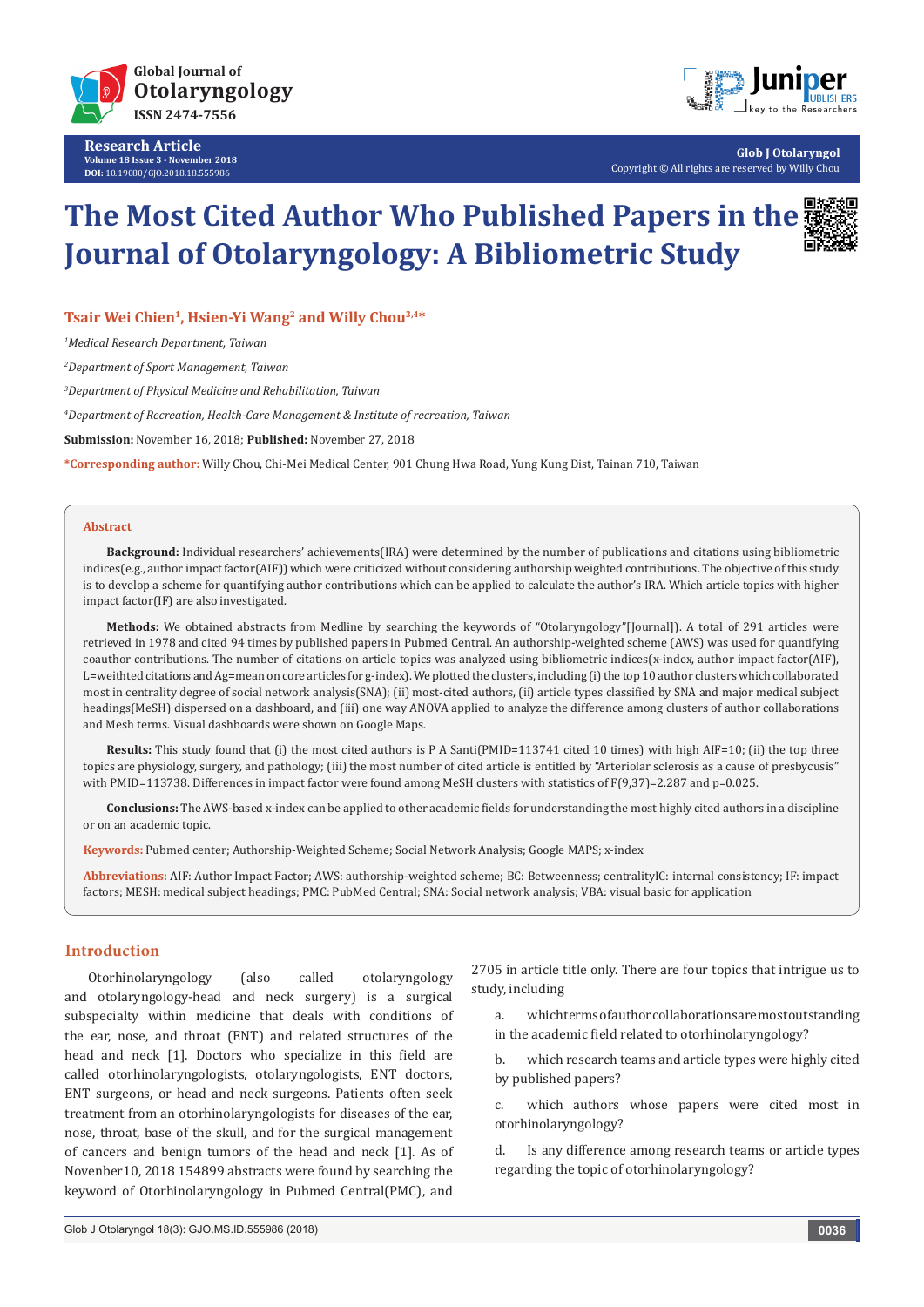It is hard to find the relationship between multiple entities. The social network analysis(SNA) has been applied to investigate the correlations of entities in a network by the concept of cooccurrence [2-4]. Many data scientists have developed ways to discover new knowledge from the vast quantities of increasingly available information [5], particularly applying social network analysis (SNA) [6-8] to author collaborations in academic fields. Authorship collaboration using SNA has been investigated by many authors in recent years [6]. because co-authors among researchers form a type of social network. Whether the keyword network in otorhinolaryngology earns different impact factors is interesting to explore.

We are thus interested in using SNA to explore the features in otorhinolaryngology from published papers we observed in Medline library. However, the authorship weighted scheme should be applied to fairly report the most cited authors in a discipline[2,3]. Google maps have provided users to gain an overall geospatial visualization [9,10]. Few were found using Google Maps to show the study results when searching the keyword google map [Title]. Even many papers [6-8]. have investigated co-author collaboration in the literature. However, none display these results using SNA and dashboards on Google Maps. Our aims are to present (i) the top 10 author clusters which collaborated most in centrality degree of social network analysis(SNA); (ii) most-cited authors, (ii) article types classified by SNA and major medical subject headings(MeSH) dispersed on a ashboard, and (iii) one way ANOVA to analyze the difference among clusters of author collaborations and Mesh clusters.

## **Methods**

#### **Data Source**

 We obtained 291 abstracts from Medline by searching the keywords of "Otolaryngology"[Journal]). A total number of 94 citing articles were successfully matched to the 37 cited papers in Pubmed Center(PMC).

#### **A General AWS for quantifying coauthor contributions**

 An authorship-weighted scheme (AWS) was based on the Rasch rating scale model [11] for quantifying author contributions and letting the sum equals 1, see Equation (1) and (2) [2,3]:

$$
Wj = \frac{\exp(y_j)}{\sum_{j=0}^{m} \exp(y_j)} = \frac{2.2 \cdot \gamma_j}{\sum_{j=0}^{m} 2.2 \cdot \gamma_j},
$$
 (1)  
The sum of author weights in a byline  
= 
$$
\sum_{j=0}^{m} \frac{\exp(y_j)}{\sum_{j=0}^{m} \exp(y_j)}
$$

$$
=\sum_{k=0}^{\infty}\frac{\exp(\gamma_j)}{\sum_{j=0}^m\exp(\gamma_j)},
$$
 (2)

 As a result, more importance is given to the first (=exp(m), primary) and the last (=exp(m-1), while it is assumed that the others (the middle authors) have made smaller contributions [12]. In Eq.2, the smallest portion(= $exp(0)=1$ ) is assigned to the second last author with the odds=1 as the basic reference [2,3].

## **Author Impact Factor (AIF) used for Evaluating Individual Researchers' Achievements (IRA)**

$$
AIF = \frac{\sum Cited.papers-based \cdot a \cdot W_j}{\sum Citable.papers. \times W_j \cdot n \cdot the.given.yrs}
$$

The AIF of an author A can be defined in Eq.3:), (3)

A total number of 291 authors were collected for calculating their metrics and AIFs based on citable papers in PMD in 2978 only. All metrics and AIFs were located on dashboards using SNA and Google Maps to display.

## **Social Network Analysis Using Pajek Software**

 In keeping with the Pajek guidelines [13] using SNA, we defined an author as a node(or an actor) that is connected to another counterpart at another node through the edge of a line. Usually, another weight is defined by the number of connections between two nodes [2,3]. Three main centrality measures (i.e., degree, closeness, and betweenness) are frequently used to evaluate the influence (or power) momentum of an entity (e.g., the author or keyword) in a network [14,15]. Centrality is an important index to analyze the network. Any individual authors lie in the center of the social network will determine its influence on the network and its speed to gain information [16]. In this study, the degree centrality was applied to explore the keywords and author collaborations.

## **Article Topics Based on Medical Subject Headings**

SNA was applied to classify the major medical subject headings(MeSH) into articles on the topic of otolaryngology. The algorithm of community partition was performed to identify and separate the clusters.

Each article was, in turn, assigned to a specific MeSH cluster through the maximum likelihood estimation. As such, each article was classified as one of the MeSH clusters. Each MeSH cluster can be characterized by bibliometric indices which internal consistency (IC) can be examined by Kendall's coefficient of concordance (W) [17] across keyword clusters. If the agreement is accepted by the statistical alpha level (<0.05) [18].

#### **The Unique Tool for Creating Google Maps with SNA**

The centrality measures are computed by SNA algorithm in Pajek. We imported them into an author-made Excel module and then created a page of Hyper Text Mark-up Language(HTML) used for Google Maps. Bibliometric indices regarding h-index[20], the author impact factor (AIF)[21, 22], and others(i.e., g-index[23], Ag[23], x-index[24], and L-index [25]). The L-index is the root of the total citations for authors used in this study.

#### **Results**

## **TASK1: Presenting the Most Cited Author in Otolaryngology**

The most cited authors is PA Santi(PMID=113741 cited 10 times) with high AIF=10 [19] until 2018 with high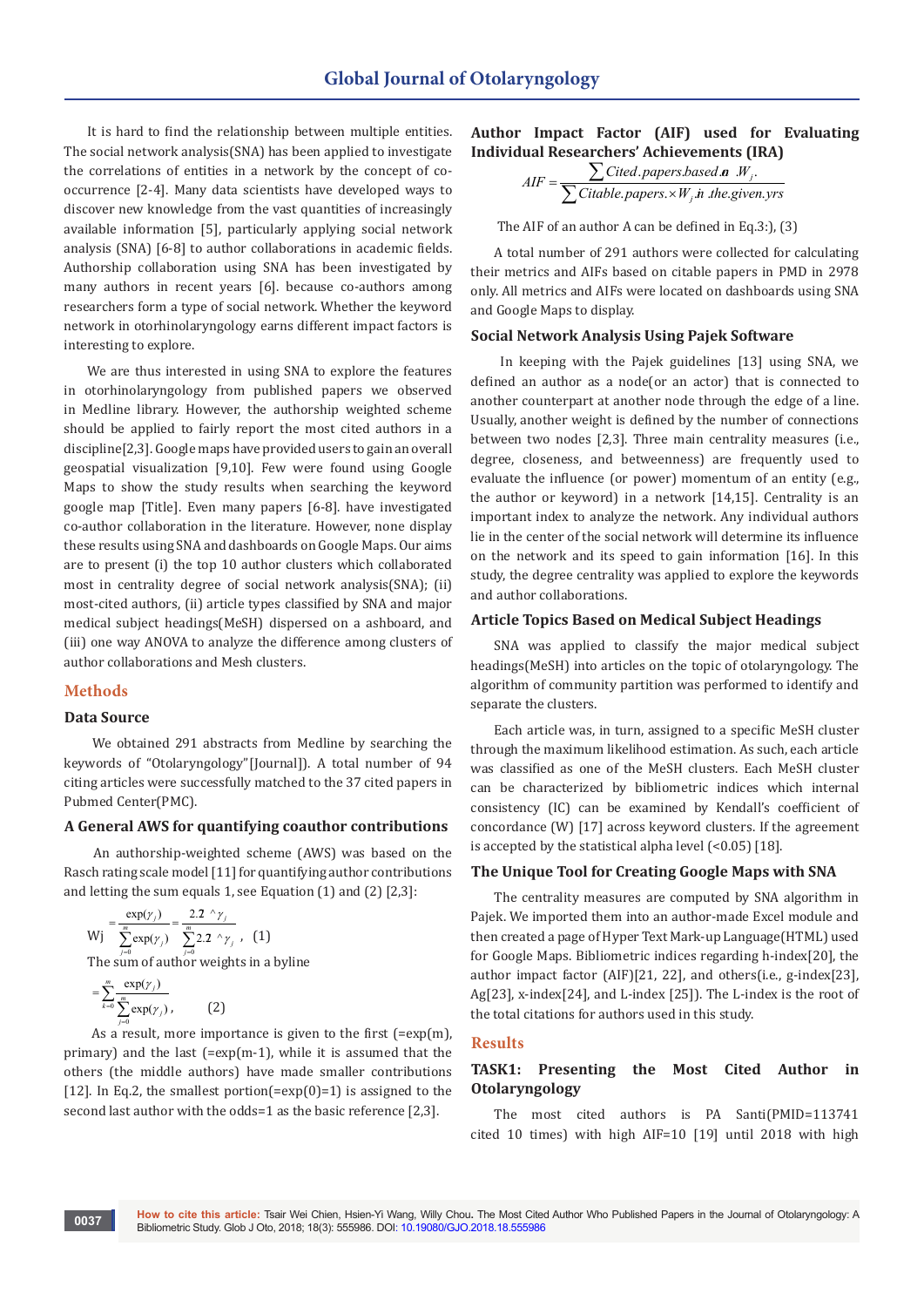metrics(citable=0.73, cited=7.31, AIF=10, Ag=7.31, h=1.31, =1, x=2.7). Interested readers are invited to scan the QR-Code in

Figure 1 to examine the author's publication outputs in PMC by clicking the specific author bobble.



## **TASK2: Selecting the Top Topics Related to Journal Impact Factor (JIF)**

 The top 10 MeSH clusters were separated as shown in Figure 2. The representative terms with the most degree centrality are

shown for each cluster. The interested readers are recommended to scan the QR-coed in Figure 2 to see the detailed information in PMC by clicking the word of publication when the specific keyword bubble is selected. The top three topics are physiology, surgery, and pathology.



**How to cite this article:** Tsair Wei Chien, Hsien-Yi Wang, Willy Chou**.** The Most Cited Author Who Published Papers in the Journal of Otolaryngology: A Bibliometric Study. Glob J Oto, 2018; 18(3): 555986. DOI: [10.19080/GJO.2018.18.555986.](http://dx.doi.org/10.19080/GJO.2018.18.555986)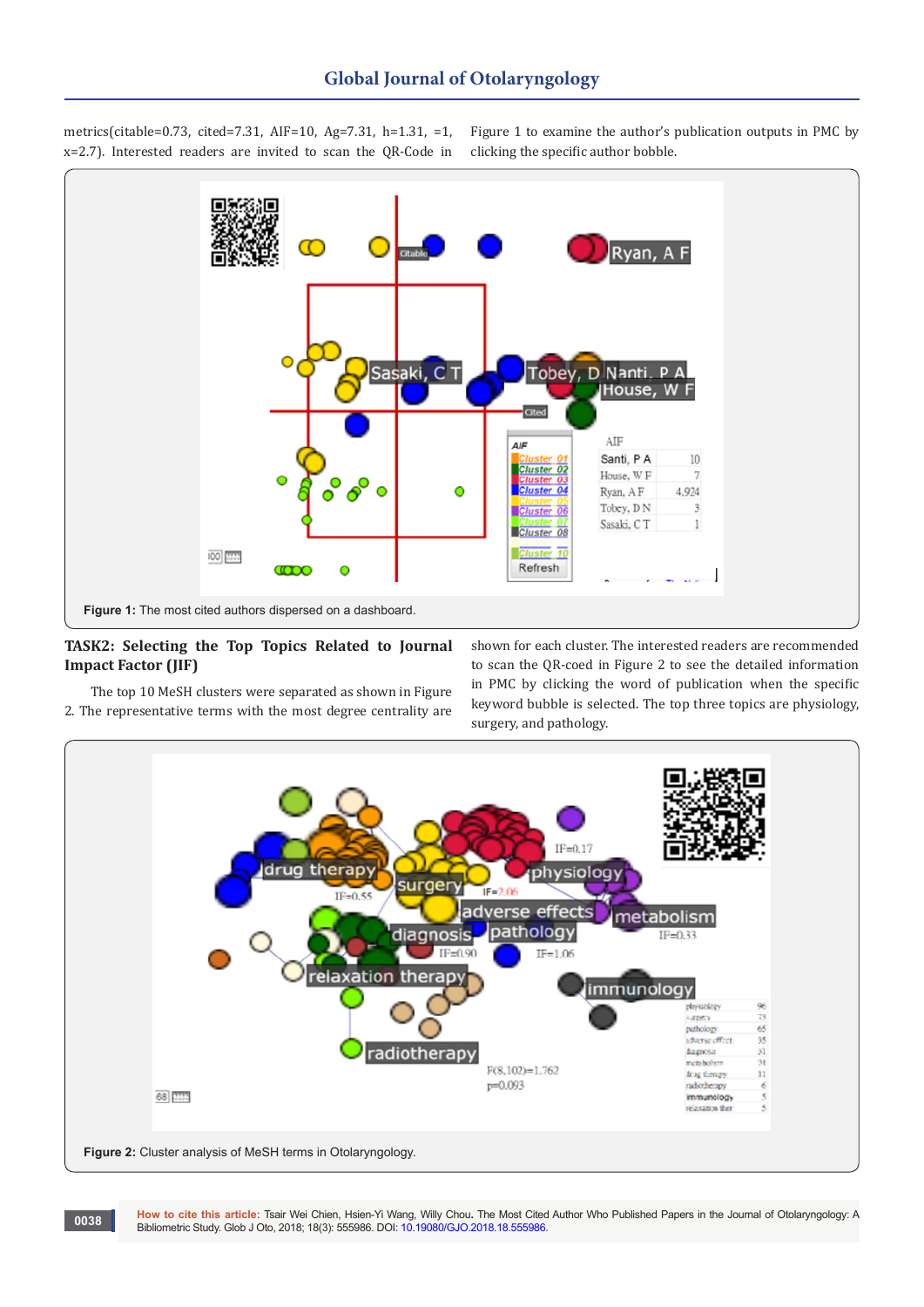## **TASK3: Analysis of Kendall's W and Topics with high IF**

Table 1 at the top shows the counts of citable, cited articles and metrics across the MeSH clusters. MeSH impact factors have relatively-strong relations with other metrics at the middle panel in Table 1. Kendall's W is 0.84 ( 25.29, df = 5, p < 0.001), indicating a strong IC (at the bottom in Table 1). In Table 1, we can see that the topic of adverse effects earns the highest IF(=2.06=37/18) compared to other counterparts. Similarly, the topic of adverse effects also owns the highest metrics if author-level indices were applied.

| <b>MeSH</b> cluster     | Output         | <b>Cited</b>     | $\ensuremath{\mathsf{IF}}$ | ${\bf h}$                            | $\mathbf{g}$                                                                                                                                                                                                                                                                                                                                                                                                                   | $\mathbf X$    | Ag         | ${\bf L}$      |
|-------------------------|----------------|------------------|----------------------------|--------------------------------------|--------------------------------------------------------------------------------------------------------------------------------------------------------------------------------------------------------------------------------------------------------------------------------------------------------------------------------------------------------------------------------------------------------------------------------|----------------|------------|----------------|
| physiology              | 23             | $\sqrt{4}$       | $0.17\,$                   | $\mathbf{1}$                         | $\mathbf{1}$                                                                                                                                                                                                                                                                                                                                                                                                                   | 1.73           | $\sqrt{2}$ | $\sqrt{2}$     |
| surgery                 | 31             | 17               | 0.55                       | $\sqrt{2}$                           | $\overline{3}$                                                                                                                                                                                                                                                                                                                                                                                                                 | $\overline{3}$ | 3.67       | 4.12           |
| pathology               | $18\,$         | 19               | $1.06\,$                   | $\sqrt{2}$                           | $\,4\,$                                                                                                                                                                                                                                                                                                                                                                                                                        | $3.16\,$       | $4.5\,$    | 4.36           |
| adverse<br>effects      | $18\,$         | 37               | 2.06                       | $\sqrt{3}$                           | 5                                                                                                                                                                                                                                                                                                                                                                                                                              | 4.24           | 5.4        | 6.08           |
| diagnosis               | $10\,$         | $\mathsf g$      | 0.9                        | $\overline{2}$                       | $\overline{2}$                                                                                                                                                                                                                                                                                                                                                                                                                 | 2.45           | 3.5        | $\overline{3}$ |
| metabolism              | $\overline{3}$ | $\,1\,$          | 0.33                       | $\sqrt{2}$                           | $\overline{2}$                                                                                                                                                                                                                                                                                                                                                                                                                 | $\,1\,$        | $3.5\,$    | $\,1\,$        |
| drug therapy            | $\overline{4}$ | $\boldsymbol{0}$ | $\boldsymbol{0}$           |                                      |                                                                                                                                                                                                                                                                                                                                                                                                                                |                |            |                |
| radiotherapy            | $\,1\,$        | $\boldsymbol{0}$ | $\boldsymbol{0}$           |                                      |                                                                                                                                                                                                                                                                                                                                                                                                                                |                |            |                |
| immunology              | $\sqrt{3}$     | $\boldsymbol{0}$ | $\boldsymbol{0}$           |                                      |                                                                                                                                                                                                                                                                                                                                                                                                                                |                |            |                |
| relaxation<br>therapy   | $\overline{3}$ | $\boldsymbol{0}$ | $\boldsymbol{0}$           |                                      |                                                                                                                                                                                                                                                                                                                                                                                                                                |                |            |                |
| Median                  | $18\,$         | 13               | 0.72                       | $\sqrt{2}$                           | 2.5                                                                                                                                                                                                                                                                                                                                                                                                                            | 2.72           | 3.58       | 3.56           |
|                         |                |                  |                            | Correlation                          |                                                                                                                                                                                                                                                                                                                                                                                                                                |                |            |                |
|                         |                |                  | $\operatorname{IF}$        | h                                    | $\mathbf{g}% _{T}=\mathbf{g}_{T}=\mathbf{g}_{T}=\mathbf{g}_{T}=\mathbf{g}_{T}=\mathbf{g}_{T}=\mathbf{g}_{T}=\mathbf{g}_{T}=\mathbf{g}_{T}=\mathbf{g}_{T}=\mathbf{g}_{T}=\mathbf{g}_{T}=\mathbf{g}_{T}=\mathbf{g}_{T}=\mathbf{g}_{T}=\mathbf{g}_{T}=\mathbf{g}_{T}=\mathbf{g}_{T}=\mathbf{g}_{T}=\mathbf{g}_{T}=\mathbf{g}_{T}=\mathbf{g}_{T}=\mathbf{g}_{T}=\mathbf{g}_{T}=\mathbf{g}_{T}=\mathbf{g}_{T}=\mathbf{g}_{T}=\math$ | $\mathbf X$    | Ag         | $\mathbf L$    |
| $\operatorname{IF}$     |                | $\rm IF$         | $1\,$                      |                                      |                                                                                                                                                                                                                                                                                                                                                                                                                                |                |            |                |
| $\,$ h                  |                | $\,$ h           | $\rm 0.87$                 | $\,1\,$                              |                                                                                                                                                                                                                                                                                                                                                                                                                                |                |            |                |
| $\mathbf g$             |                | $\mathbf g$      | 0.88                       | 0.86                                 | $1\,$                                                                                                                                                                                                                                                                                                                                                                                                                          |                |            |                |
| $\mathbf X$             |                | $\mathbf X$      | 0.87                       | $0.7\,$                              | 0.87                                                                                                                                                                                                                                                                                                                                                                                                                           | $\mathbf{1}$   |            |                |
| $\rm Ag$                |                | $\rm Ag$         | 0.9                        | 0.94                                 | 0.96                                                                                                                                                                                                                                                                                                                                                                                                                           | $0.78\,$       | $\,1\,$    |                |
| L                       |                | $\mathbf{L}$     | 0.87                       | 0.71                                 | 0.89                                                                                                                                                                                                                                                                                                                                                                                                                           | $\mathbf{1}$   | 0.8        | $\,1\,$        |
|                         |                |                  |                            | Kendall's coefficient of concordance |                                                                                                                                                                                                                                                                                                                                                                                                                                |                |            |                |
| $\ensuremath{\text{W}}$ |                |                  | 0.84                       |                                      |                                                                                                                                                                                                                                                                                                                                                                                                                                |                |            |                |
| $x=$                    |                |                  | 25.29                      |                                      |                                                                                                                                                                                                                                                                                                                                                                                                                                |                |            |                |
| $\mathrm{d}\mathrm{f}$  |                |                  | $\overline{5}$             |                                      |                                                                                                                                                                                                                                                                                                                                                                                                                                |                |            |                |
| $\, {\rm p}$            |                |                  | $\boldsymbol{0}$           |                                      |                                                                                                                                                                                                                                                                                                                                                                                                                                |                |            |                |
| Cronbach's<br>alpha     |                |                  | 0.95                       |                                      |                                                                                                                                                                                                                                                                                                                                                                                                                                |                |            |                |

**Table 1:** Bibliometric features among MeSH clusters.

## **TASK4: Analysis of author Collaborations with Impact Factors in Clusters**

The top 10 representatives of author clusters in otolaryngology are shown in Figure 3. The representatives with the highest degree centrality for each cluster are highlighted with the author names. The largest bubble size is the author BW Jafek, followed by BJ Romanczuk, and LH Weiland. The one-way ANOVA shows no any difference in impact factor exists among author clusters.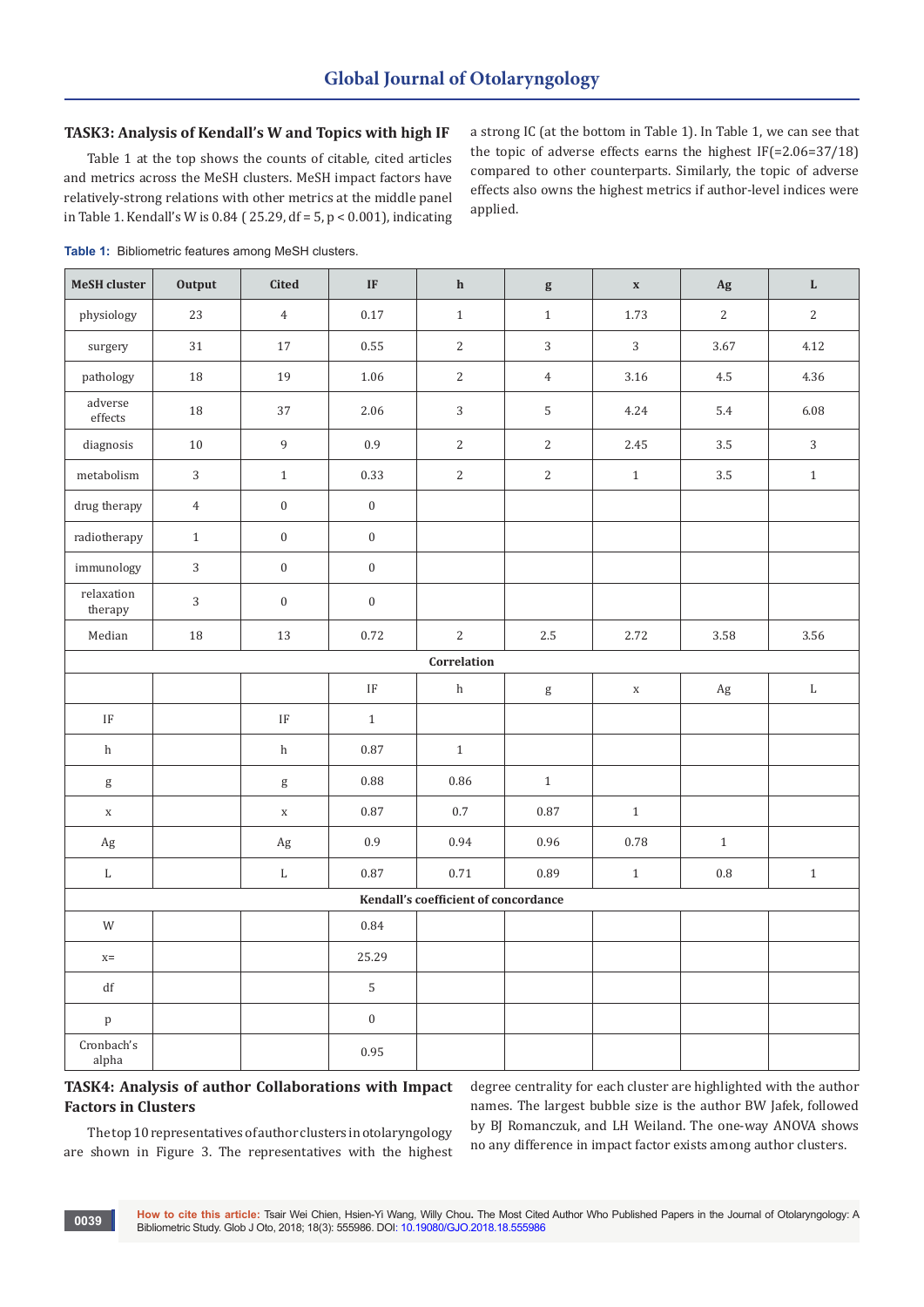

#### **Discussion**

This study found that (i) the most cited authors is P A Santi(PMID=113741 cited 10 times) with high AIF=10; (ii) the top three topics are physiology, surgery, and pathology; (iii) the most number of cited article is entitled by "Arteriolar sclerosis as a cause of presbycusis" with PMID=113738. Differences in impact factor were found among MeSH clusters with statistics of F(9,37)=2.287 and p=0.025. Although the h-index [20-25] is a popular authorlevel metric that can measure both the productivity and citation impact of the publications of a scientist, one of its shortcomings is the assumption of equal credits for all coauthors in an article [26-28]. Many concepts of author impact factor(AIF) has already proposed before [28-33], but we are not aware of any empirical study that can successfully solve the problem of quantifying coauthor contributions [28] in the empirical discipline.

 Even Vavryčuk [34] proposed a combined weighted counting scheme in 2018; the weighted mathematical scheme is complex and not applicable compared to the one in Eq. 1. The most worthnoting feature in this study is the general AWS fully congruent with the category probability theory based on the Rasch rating scale model (RSM) [11]. We can adjust the parameters(i.e., the base and the power) to accommodate many types of situations or scenarios in practice. Hence, Vavryčuk's combined weighted scheme [34] (or the harmonic credits [35]) is a special case of the general AWS in Eq. 2. Another feature of this study is about the MeSH clusters classified by the SNA and assigned by the maximum likelihood estimation through the equation for a given cluster $(k)$ = . With which, the relations between IF and the article topics can be inferred, like adverse effect with the highest IF(=2.06=37/18) compared to others. Besides the author PA Santi(PMID=113741

cited 10 times) with high AIF=10 [19], the calculation of metrics can be applied to others, such as the author AF Ryan at the righttop side in Figure 1 has two citable articles [36,37] cited six and two times, respectively, with metrics of AIF=4.92, Ag=2.46, h=1.39, =2, and x=2.09. The topic clusters denoted by the representative MeSH terms are physiology, surgery, pathology, and so on, see Figure 2. The second feature is the intrinsic dynamic character of the simple AIFs to examine the change of author's AIF. Unlike the h-index, which is a growing measure taking into account the whole career path[22].

#### **Study limitations**

Although findings are based on the above analysis, there are still several potential limitations that may encourage further research efforts. First, all data were linked to the PubMed database. There might be some biases of understanding the matched authors because some different authors with the same name or abbreviation exist, who are affiliated with different institutions. Therefore, the result of author relationship analysis would be influenced by the accuracy of the indexing author. Second, many algorithms have been used for SNA. We merely applied the algorithm of degree centrality in the Figures. Any changes in the algorithm used in this study might present a different pattern and judgment to the results. Similarly, the formula, Eq.1, used in this study is also a special case of the general AWS model. Any change for the parameters might present a different AIF or other metrics and judgment to the results. Third, the assumption of corresponding (or supervisory) authors being the last authors might be challenged, especially in computing AIFs. Any parameters changed in our proposed formula will affect the author contribution weights and the AIFs(or h-index) in results.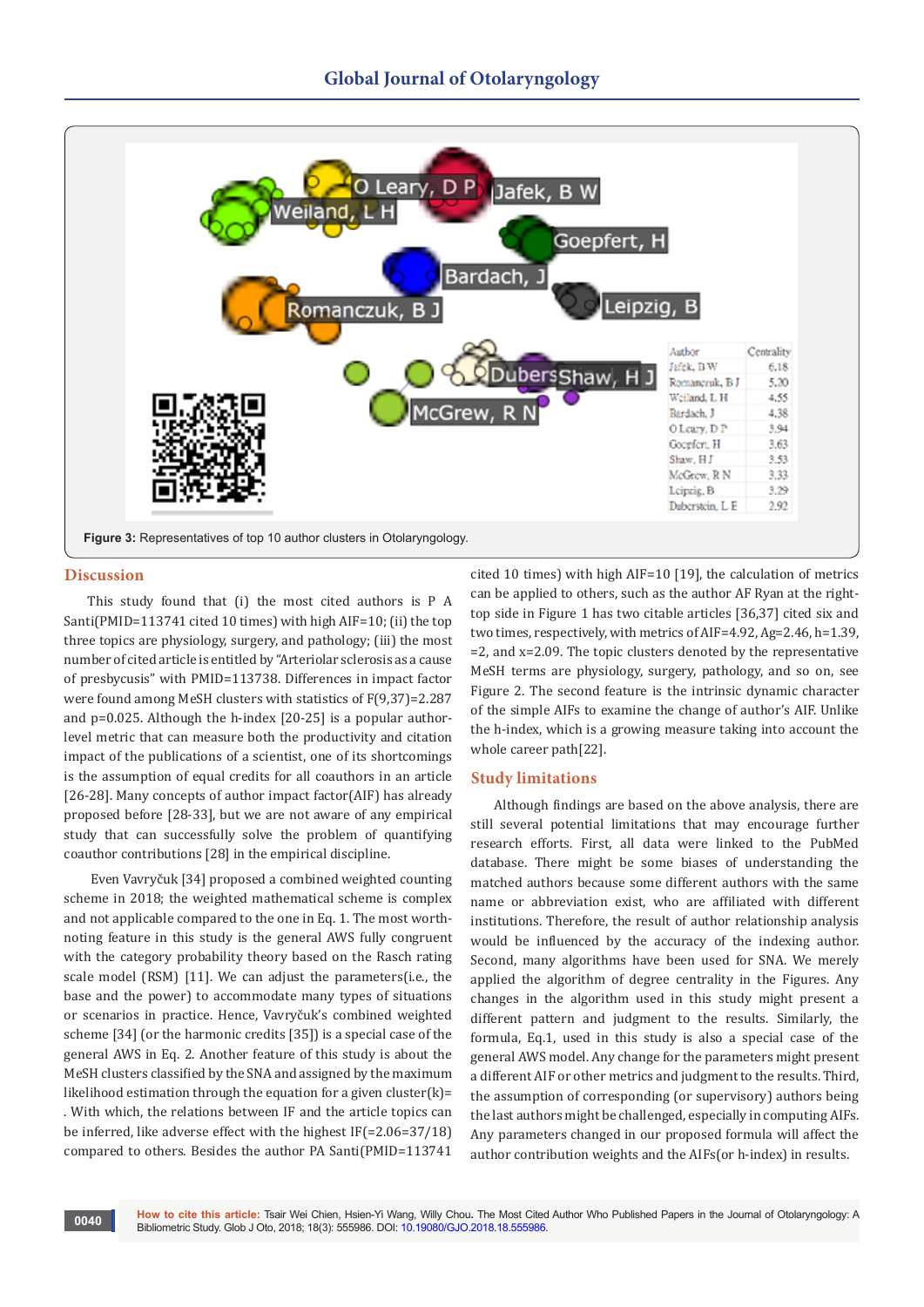Fourth, the data extracted from PMC cannot be generalized to other major citation databases—such as the Scientific Citation Index (SCI; Thomson Reuters, New York, NY, USA) and Scopus (Elsevier, Amsterdam, The Netherlands). Such as the most cited authors are determined by the paper selections on Pubmed. Finally, the data were merely downloaded in 1978 which are limited to the generation of study results in a short period. Authors are recommended to include many years regarding the topic of otolaryngology in the future.

#### **Conclusion**

The AWS-based x-index can be applied to other academic fields for understanding the most highly cited authors in a discipline. The AWS can objectively and fairly determine the individual researchers' achievements(IRA) in the discernible future.

#### **References**

- 1. (2018) Teh difinition of otolaryngologist.
- 2. [Chien TW, Wang HY, Chang Y, Kan WC \(2018\) Using Google Maps](https://www.ncbi.nlm.nih.gov/pubmed/30262255)  [to display the pattern of coauthor collaborations on the topic](https://www.ncbi.nlm.nih.gov/pubmed/30262255)  [of schizophrenia: A systematic review between 1937 and 2017.](https://www.ncbi.nlm.nih.gov/pubmed/30262255)  [Schizophr S0920-9964\(18\): 30573-30575.](https://www.ncbi.nlm.nih.gov/pubmed/30262255)
- 3. [Chien TW, Chow JC, Chang Y, Chou W \(2018\) Applying Gini coefficient](https://www.ncbi.nlm.nih.gov/pubmed/30278518)  [to evaluate the author research domains associated with the ordering](https://www.ncbi.nlm.nih.gov/pubmed/30278518)  [of author names: A bibliometric study. Medicine 97\(39\): e12418.](https://www.ncbi.nlm.nih.gov/pubmed/30278518)
- 4. [Chien TW, Chang Y, Wang HY \(2018\) Understanding the productive](https://www.ncbi.nlm.nih.gov/pubmed/29465594)  [author who published papers in medicine using National Health](https://www.ncbi.nlm.nih.gov/pubmed/29465594)  [Insurance Database: A systematic review and meta-analysis. Medicine](https://www.ncbi.nlm.nih.gov/pubmed/29465594)  [\(Baltimore\) 97\(8\): e9967.](https://www.ncbi.nlm.nih.gov/pubmed/29465594)
- 5. [Morris MA, Saboury B, Burkett B, Gao J, Siegel EL \(2018\) Reinventing](https://www.ncbi.nlm.nih.gov/pubmed/29252898)  [Radiology: Big Data and the Future of Medical Imaging. J Thorac](https://www.ncbi.nlm.nih.gov/pubmed/29252898)  [Imaging 33\(1\): 4-16.](https://www.ncbi.nlm.nih.gov/pubmed/29252898)
- 6. [Sadoughi F, Valinejadi A, Shirazi MS, Khademi R \(2016\) Social Network](https://www.ncbi.nlm.nih.gov/pubmed/28096854)  [Analysis of Iranian Researchers on Medical Parasitology: A 41 Year Co-](https://www.ncbi.nlm.nih.gov/pubmed/28096854)[Authorship Survey. Iran J Parasitol 11\(2\): 204-212.](https://www.ncbi.nlm.nih.gov/pubmed/28096854)
- 7. [Osareh F, Khademi R, Rostami MK, Shirazi MS \(2014\) Co-authorship](https://www.tandfonline.com/doi/abs/10.1080/09737766.2014.1015301)  [Network Structure Analysis of Iranian Researchers' scientific outputs](https://www.tandfonline.com/doi/abs/10.1080/09737766.2014.1015301)  [from 1991 to 2013 based on the Social Science Citation Index \(SSCI\).](https://www.tandfonline.com/doi/abs/10.1080/09737766.2014.1015301)  [Collnet J Scientometr Info Manag 8 \(2\): 263-271.](https://www.tandfonline.com/doi/abs/10.1080/09737766.2014.1015301)
- 8. [Liu X, Bollen J, Nelson ML, Van de Sompel H \(2005\) Co-authorship](https://dl.acm.org/citation.cfm?id=1710514)  [networks in the digital library research community. Info Process](https://dl.acm.org/citation.cfm?id=1710514)  [Manag 41\(6\): 1462-1480.](https://dl.acm.org/citation.cfm?id=1710514)
- 9. [Dasgupta S, Vaughan AS, Kramer MR, Sanchez TH, Sullivan PS \(2014\)](https://www.ncbi.nlm.nih.gov/pubmed/24726954)  [Use of a Google Map Tool Embedded in an Internet Survey Instrument:](https://www.ncbi.nlm.nih.gov/pubmed/24726954)  [Is it a Valid and Reliable Alternative to Geocoded Address Data? JMIR](https://www.ncbi.nlm.nih.gov/pubmed/24726954)  [Res Protoc 3\(2\): e24.](https://www.ncbi.nlm.nih.gov/pubmed/24726954)
- 10. [Kobayashi S, Fujioka T, Tanaka Y, Inoue M, Niho Y, et al. \(2010\) A](https://www.ncbi.nlm.nih.gov/pubmed/20703591)  [geographical information system using the Google Map API for](https://www.ncbi.nlm.nih.gov/pubmed/20703591)  [guidance to referral hospitals. J Med Syst 34\(6\): 1157-1160.](https://www.ncbi.nlm.nih.gov/pubmed/20703591)
- 11. [Andrich D\(1978\) A rating scale formulation for ordered response](https://www.researchgate.net/publication/24062338_A_Rating_Scale_Formulation_for_Ordered_Response_Categories)  [categories. Psychometrika 43\(4\): 561-573.](https://www.researchgate.net/publication/24062338_A_Rating_Scale_Formulation_for_Ordered_Response_Categories)
- 12. [Lindsey D \(1982\) Further evidence for adjusting for multiple](https://link.springer.com/article/10.1007/BF02135124)  [authorship. Scientometrics 4\(5\): 389-395.](https://link.springer.com/article/10.1007/BF02135124)
- 13. BatageljV, MrvarA (2003) Pajek Analysis, and Visualization of Large Networks. In Jünger, M, Mutzel, P, (Eds.) Graph Drawing Software, Springer, Berlin, Pp.77-103.
- 14. [Freeman LC \(1979\) Centrality in social networks conceptual](http://www.leonidzhukov.net/hse/2018/sna/papers/freeman79-centrality.pdf)  [clarification. Soc Networks 1\(3\): 215-239.](http://www.leonidzhukov.net/hse/2018/sna/papers/freeman79-centrality.pdf)
- 15. [Otte E, Rousseau R \(2002\) Social network analysis: a powerful strategy,](https://journals.sagepub.com/doi/abs/10.1177/016555150202800601)  [also for the information sciences. J Inform Sci 28\(6\): 441-453.](https://journals.sagepub.com/doi/abs/10.1177/016555150202800601)
- 16. [Zhang C, Yu Q, Fan Q, Duan Z \(2013\) Research collaboration in health](https://bmcmedinformdecismak.biomedcentral.com/articles/10.1186/1472-6947-13-52)  [management research communities. BMC Med Inform Decimas 13: 52.](https://bmcmedinformdecismak.biomedcentral.com/articles/10.1186/1472-6947-13-52)
- 17. [Kendall MG, Babington SB \(1939\) The Problem of m Rankings. The](http://psycnet.apa.org/record/1941-02882-001)  [Annals of Mathematical Statistics 10\(3\): 275-287.](http://psycnet.apa.org/record/1941-02882-001)
- 18. [Zaiontz C, Kendall's Coefficient of Concordance \(W\). Real Statistics](http://www.real-statistics.com/reliability/kendalls-w/)  [Using Excel.](http://www.real-statistics.com/reliability/kendalls-w/)
- 19. [Santi PA, Duvall AJ \(1978\) Stria vascularis pathology and recovery](https://www.ncbi.nlm.nih.gov/pubmed/113741)  [following noise exposure. Otolaryngology 86\(2\): ORL354-61.](https://www.ncbi.nlm.nih.gov/pubmed/113741)
- 20. [Hirsch JE \(2005\) An index to quantify an individual's scientific](http://www.pnas.org/content/102/46/16569)  [research output. Proc Natl Acad Sci USA 102: 16569-16572.](http://www.pnas.org/content/102/46/16569)
- 21. [Lippi G, Mattiuzzi C \(2017\) Scientist impact factor \(SIF\): a new metric](https://www.ncbi.nlm.nih.gov/pubmed/28856143/)  [for improving scientists' evaluation ?Ann Transl Med 5\(15\): 303.](https://www.ncbi.nlm.nih.gov/pubmed/28856143/)
- 22. [Pan RK, Fortunato S \(2014 \) Author Impact Factor: tracking the](https://www.nature.com/articles/srep04880)  [dynamics of individual scientific impact. Sci Rep 4: 4880.](https://www.nature.com/articles/srep04880)
- 23. [Egghe L \(2006\) Theory and practise of the g-index. Scientometrics](https://link.springer.com/article/10.1007%2Fs11192-006-0144-7)  [69\(1\): 131-152.](https://link.springer.com/article/10.1007%2Fs11192-006-0144-7)
- 24. [Fenner T, Harris M, Levene M, Bar Ilan J \(2018\) A novel bibliometric](https://journals.plos.org/plosone/article?id=10.1371/journal.pone.0200098)  [index with a simple geometric interpretation. PLoS One 13\(7\):](https://journals.plos.org/plosone/article?id=10.1371/journal.pone.0200098)  [e0200098.](https://journals.plos.org/plosone/article?id=10.1371/journal.pone.0200098)
- 25. [Belikov AV, Belikov VV \(2015\) A citation-based, author- and age](https://f1000research.com/articles/4-884/v1)[normalized, logarithmic index for evaluation of individual researchers](https://f1000research.com/articles/4-884/v1)  [independently of publication counts. F1000Research 4: 884.](https://f1000research.com/articles/4-884/v1)
- 26. [Strahler Rivero T, Herrera Nuñez LM, Uehara Pires E, Amodeo Bueno](https://www.ncbi.nlm.nih.gov/pubmed/26557098)  [OF \(2015\) ADHD Rehabilitation through Video Gaming: A Systematic](https://www.ncbi.nlm.nih.gov/pubmed/26557098)  [Review Using PRISMA Guidelines of the Current Findings and the](https://www.ncbi.nlm.nih.gov/pubmed/26557098)  [Associated Risk of Bias .Front Psychiatry 6: 151.](https://www.ncbi.nlm.nih.gov/pubmed/26557098)
- 27. [Angus C, Latimer N, Preston L, Li J, Purshouse R \(2014\) What are](https://www.ncbi.nlm.nih.gov/pubmed/25225487)  [the Implications for Policy Makers? A Systematic Review of the Cost-](https://www.ncbi.nlm.nih.gov/pubmed/25225487)[Effectiveness of Screening and Brief Interventions for Alcohol Misuse](https://www.ncbi.nlm.nih.gov/pubmed/25225487)  [in Primary Care. Front Psychiatry 5: 114.](https://www.ncbi.nlm.nih.gov/pubmed/25225487)
- 28. [Sekercioglu CH \(2008\) Quantifying coauthor contributions. Science](https://www.ncbi.nlm.nih.gov/pubmed/18927373)  [322 \(5900\): 371.](https://www.ncbi.nlm.nih.gov/pubmed/18927373)
- 29. [Egghe L \(2006\) Theory and practise of the g-index. Scientometrics](https://akademiai.com/doi/abs/10.1007/s11192-006-0144-7?journalCode=11192)  [69\(1\): 131-152.](https://akademiai.com/doi/abs/10.1007/s11192-006-0144-7?journalCode=11192)
- 30. [Petersen AM, Wang F, Stanley HE \(2010\) Methods for measuring the](https://www.ncbi.nlm.nih.gov/pubmed/20365822)  [citations and productivity of scientists across time and discipline.](https://www.ncbi.nlm.nih.gov/pubmed/20365822)  [Phys Rev E Stat Nonlin Soft Matter Phys 81\(3 Pt 2\): 036114.](https://www.ncbi.nlm.nih.gov/pubmed/20365822)
- 31. [Batista PD, Campiteli MG, Kinouchi O \(2006\) Is it possible to compare](https://arxiv.org/ftp/physics/papers/0509/0509048.pdf)  [researchers with different scientific interests?. Scientometrics 68 \(1\):](https://arxiv.org/ftp/physics/papers/0509/0509048.pdf)  [179-189.](https://arxiv.org/ftp/physics/papers/0509/0509048.pdf)
- 32. [Sidiropoulos A, Katsaros D, Manolopoulos Y \(2007\) Generalized Hirsch](https://link.springer.com/article/10.1007/s11192-007-1722-z)  [h-index for disclosing latent facts in citation networks. Scientometrics](https://link.springer.com/article/10.1007/s11192-007-1722-z)  [72 \(2\): 253-280.](https://link.springer.com/article/10.1007/s11192-007-1722-z)
- 33. [Jayant SV \(2005\) V-index. A fairer index to quantify an individual's](https://www.bmj.com/rapid-response/2011/10/31/v-index-fairer-index-quantify-individual-s-research-output-capacity)  [research output capacity. BMJ 331 \(7528\): 1339.](https://www.bmj.com/rapid-response/2011/10/31/v-index-fairer-index-quantify-individual-s-research-output-capacity)
- 34. [Vavryčuk V \(2018\) Fair ranking of researchers and research teams.](https://journals.plos.org/plosone/article?id=10.1371/journal.pone.0195509)  [PLoS One 13\(4\): e0195509.](https://journals.plos.org/plosone/article?id=10.1371/journal.pone.0195509)
- 35. [Hagen NT \(2008\) Harmonic allocation of authorship credit: source](https://journals.plos.org/plosone/article?id=10.1371/journal.pone.0004021)[level correction of bibliometric bias assures accurate publication and](https://journals.plos.org/plosone/article?id=10.1371/journal.pone.0004021)  [citation analysis. PLoS One 3\(12\): e4021.](https://journals.plos.org/plosone/article?id=10.1371/journal.pone.0004021)
- 36. [Ryan AF, Bone RC \(1978\) Potentiation of kanamycin ototoxicity by a](https://www.ncbi.nlm.nih.gov/pubmed/114911)  [history of noise exposure. Otolaryngology 86\(1\): ORL-125-128.](https://www.ncbi.nlm.nih.gov/pubmed/114911)
- 37. [Bone RC, Ryan AF \(1978\) Audiometric and histologic correlates of the](https://www.ncbi.nlm.nih.gov/pubmed/112529)  [interaction between kanamycin and sub traumatic levels of noise in](https://www.ncbi.nlm.nih.gov/pubmed/112529)  [the chinchilla. Otolaryngology 86\(3 Pt 1\): ORL400-4.](https://www.ncbi.nlm.nih.gov/pubmed/112529)

**How to cite this article:** Tsair Wei Chien, Hsien-Yi Wang, Willy Chou**.** The Most Cited Author Who Published Papers in the Journal of Otolaryngology: A Bibliometric Study. Glob J Oto, 2018; 18(3): 555986. DOI: [10.19080/GJO.2018.18.555986](http://dx.doi.org/10.19080/GJO.2018.18.555986)<br>Bibliometric Study. Glob J Oto, 2018; 18(3): 555986. DOI: 10.19080/GJO.2018.18.555986